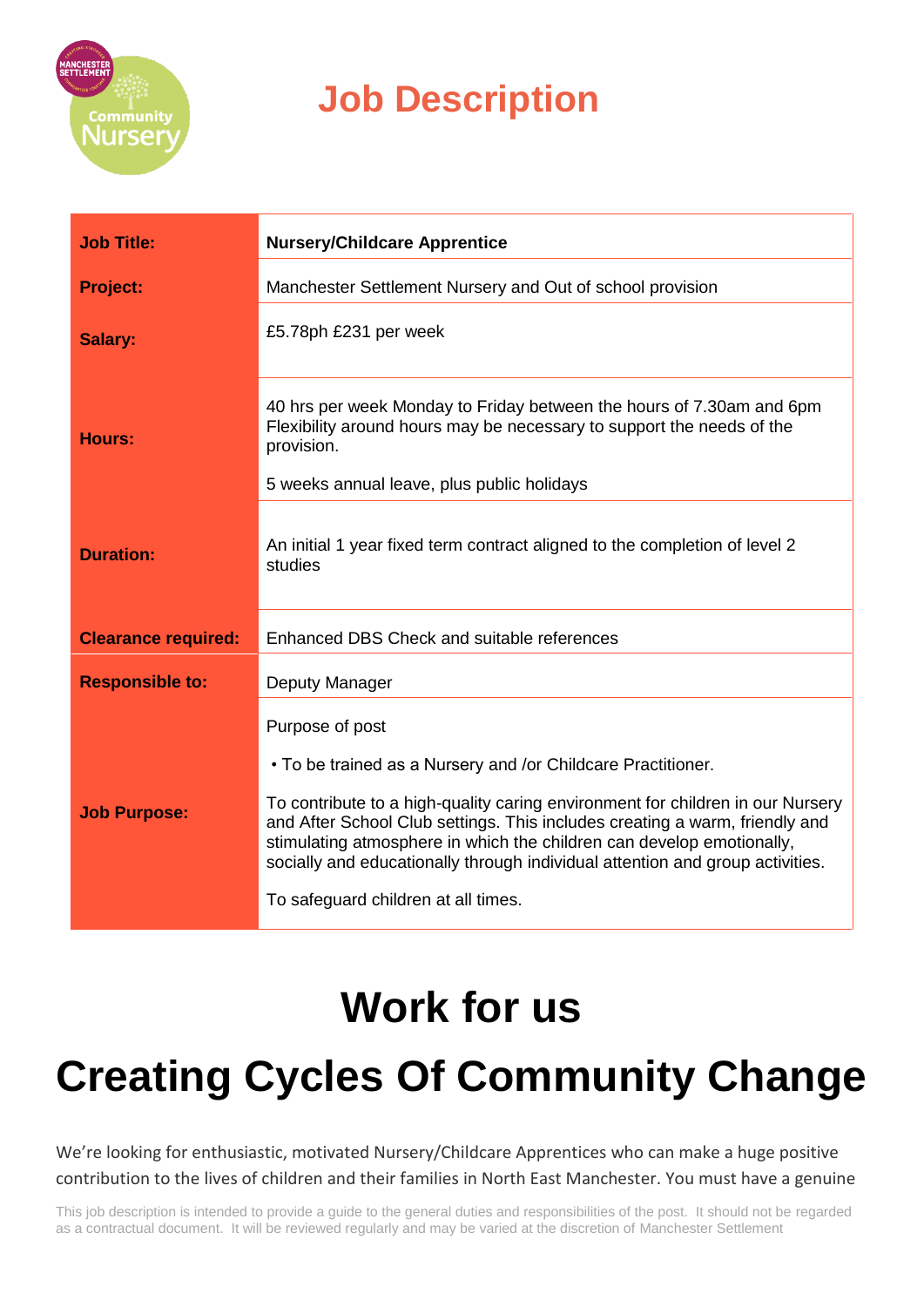

passion for working with children , and have a nurturing, caring personality to be able to engage and support childrens development and wellbeing.

As a Childcare/Nursery apprentice, you'll work from our community centre Nursery for most of your time, and occasionally on our Out of School clubs.

**If you're passionate about providing an exceptional service to children and the community, we'd love to hear from you!**

#### **Key areas**

- To work with babies and children
- To attend all training as set out in your training agreement
- To complete all assignments set on time
- To work as part of the team
- To attend associated training deemed appropriate by the manager in consideration of your individual needs and wishes
- To liaise with mentor and manager.

#### **Duties and responsibilities**

- College attendance/meeting with training provider and completing assignments on time
- . To hold a general responsibility for safeguarding children at all times
- To attend team meetings and participate in sharing ideas
- Under supervision provide all aspects of care for children including washing, changing and feeding
- To assist with meeting the personal, social and emotional needs of individual children
- To provide adult interaction with children in the nursery and childcare settings
- To attend all training relevant to the role and deemed appropriate by the manager/training provider
- To be aware of the nursery's confidentiality policy and all other policies the manager deems appropriate
- Team work
- Support all staff and engage in a good staff team
- To attend out of working hours activities, e.g. training, monthly staff meetings, parents evening, fundraising events etc.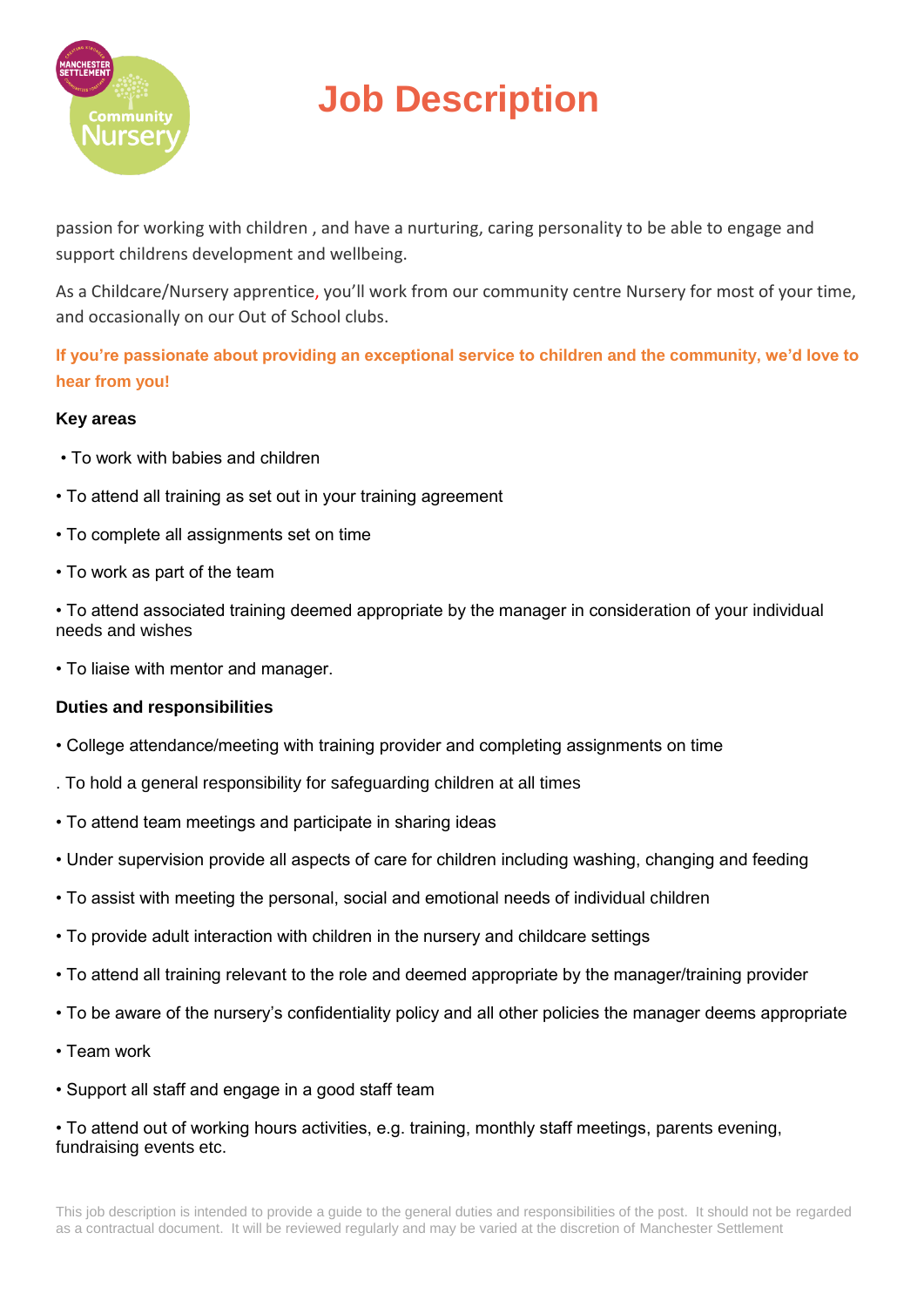

#### **General**

• Contribute to good standards of safety, hygiene and cleanliness in the nursery and After school club

• To undertake such other duties and responsibilities of an equivalent nature, as may be determined by the trainee's supervisor from time-to-time

• The trainee's duties must at all times be carried out in compliance with the nursery's equal opportunities policy

• Look upon the nursery as a "whole" where can your help be most utilised? Be constantly aware of the needs of children

- To respect the confidentiality of all information received
- To ensure the provision of a high-quality environment to meet the needs of all individual children

• To develop and maintain strong partnerships and communications with parents/carers to facilitate day-today caring and early learning needs

- To be aware of the high profile of the nursery and after school club and to uphold its standards at all times
- To be aware of all emergency and fire evacuation procedures
- To be aware of sections 7 and 8 of the Health and Safety at Work Act 1974
- To understand that, as part of training, you will be required to move to other parts of the nursery.

All posts are subject to an enhanced DBS check, disqualification declaration and satisfactory references Manchester Settlement is committed to safeguarding children and equal opportunities.

Person Specification attached/below.

.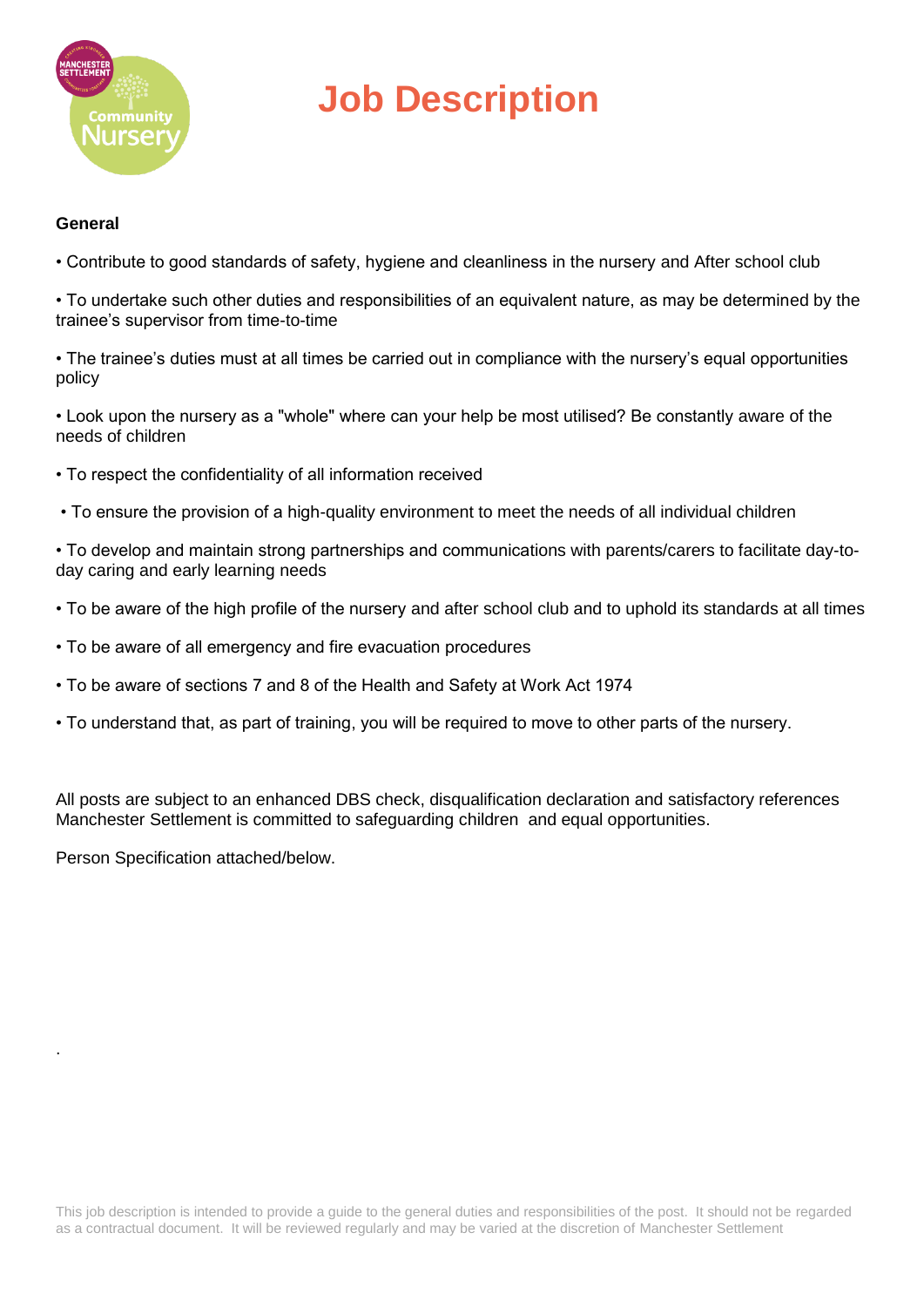

| <b>Person Specification</b>                                                                       |   |   | Essential Desirable Where evidenced          |
|---------------------------------------------------------------------------------------------------|---|---|----------------------------------------------|
| <b>Education and training</b>                                                                     |   |   |                                              |
| Ability to study towards NVQ Level 2 or 3 in Early Years Childcare and Education or<br>equivalent |   |   | <b>Application Form</b>                      |
| Level 2 qualification in English and maths, or                                                    |   |   | Candidates successful at interview           |
| Ability to study towards these qualifications                                                     | X |   | will be assessed by our training<br>provider |
| GCSE or above in qualifications related to health/social care or child development                |   | X | <b>Application Form</b>                      |
| other                                                                                             |   |   |                                              |
| • Valid paediatric first aid qualification                                                        |   | X | <b>Application Form</b>                      |
| • Basic food hygiene certificate                                                                  |   |   |                                              |
| . Valid safeguarding/child protection certificate.                                                |   |   |                                              |
| • Other related training                                                                          |   |   |                                              |
|                                                                                                   |   |   |                                              |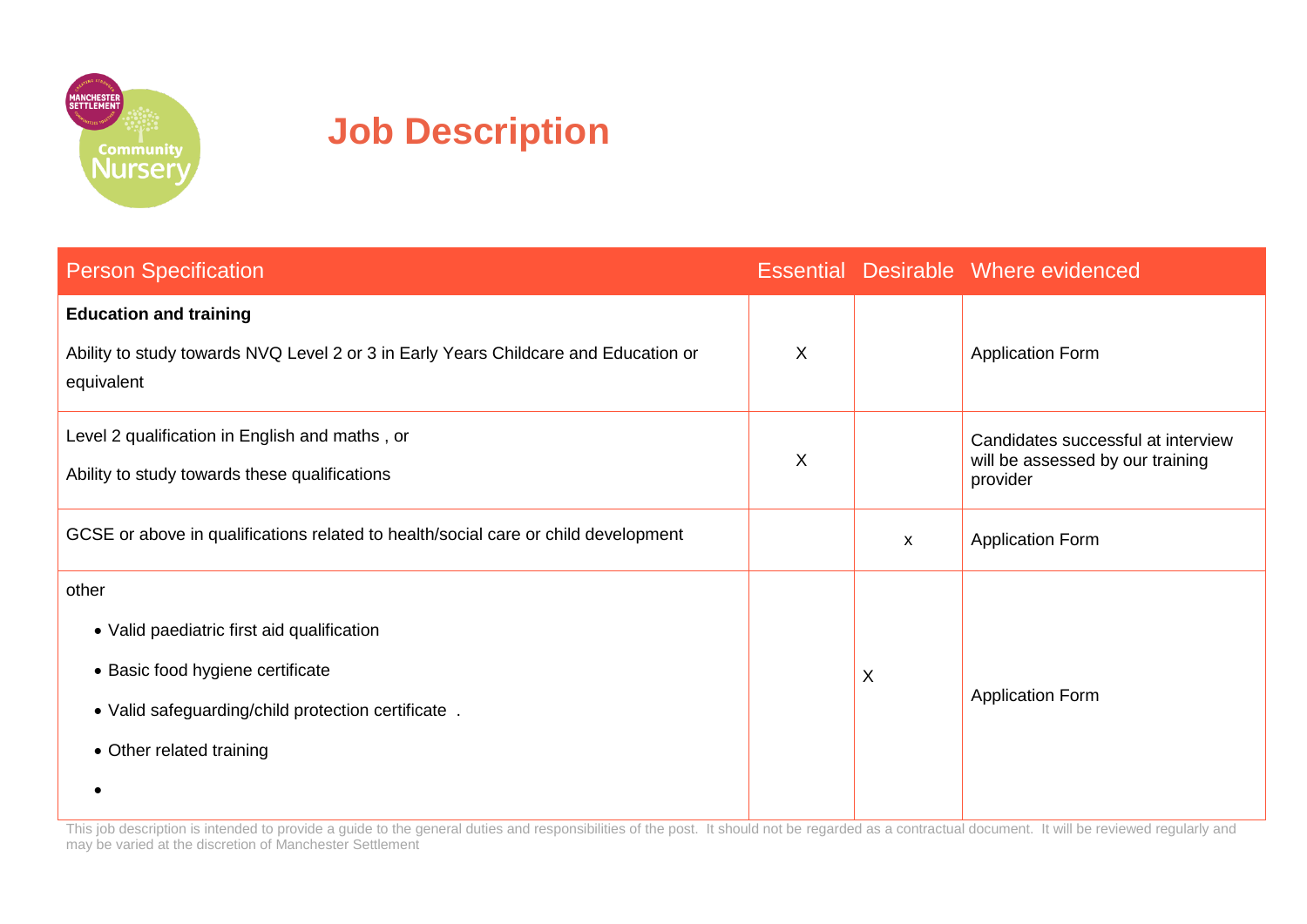

| <b>Person Specification</b>                                     |   |             | Essential Desirable Where evidenced |
|-----------------------------------------------------------------|---|-------------|-------------------------------------|
| General and special knowledge                                   |   |             |                                     |
| Knowledge of the Children Act (2004)/Childcare Act (2006)       |   | X           | Application Form and interview      |
| Basic awareness of the Early Years Foundation Stage             |   | X           |                                     |
| Basic awareness of principles of child development              |   | X           |                                     |
|                                                                 |   |             |                                     |
| <b>Skills and abilities</b>                                     |   |             | Application and Interview           |
| Ability to communicate well with adults and children            |   |             |                                     |
| To be able to demonstrate the ability to work as part of a team |   |             |                                     |
| Ability to write legibly                                        |   |             |                                     |
| Computer literate                                               | X |             |                                     |
| Good organisational skills                                      | X |             |                                     |
| Demonstrate creative ability.                                   |   | $\mathsf X$ |                                     |
|                                                                 |   |             |                                     |